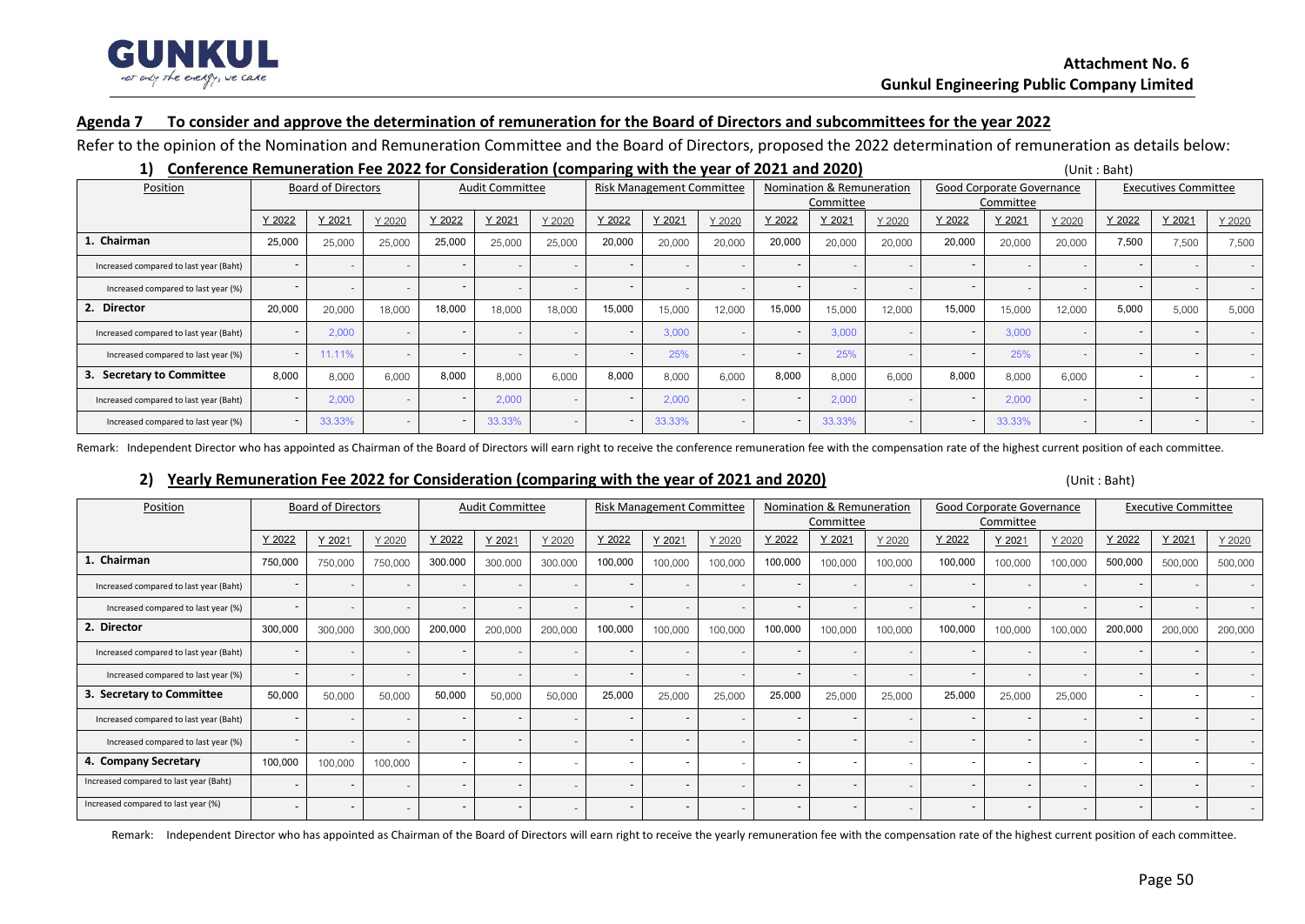

# **Attachment No. 6 Gunkul Engineering Public Company Limited**

| Position                                                                                          |           | <b>Maximum Payment</b> |           |                                                                                                                                                                              |
|---------------------------------------------------------------------------------------------------|-----------|------------------------|-----------|------------------------------------------------------------------------------------------------------------------------------------------------------------------------------|
|                                                                                                   | Y 2022    | Y 2021                 | Y 2020    |                                                                                                                                                                              |
| The maximum of the all compensation payment is set as follows:                                    |           |                        |           |                                                                                                                                                                              |
| Chairman of the Board of Directors<br>1)                                                          | 3,500,000 | 3,500,000              | 2,500,000 | - If any director holds more than one position, the payment will pay calculate the sum<br>of all types of compensation including Conference Remuneration Fee and Yearly      |
| Chairman of the Executive Committee<br>2)                                                         | 2,500,000 | 2,500,000              | 1,800,000 | Remuneration Fee which must not exceed the ceiling rate or the maximum limit of                                                                                              |
| <b>Chairman of All Committees</b><br>3)<br>(Except: Chairman of Board of Director and Chairman of | 1,500,000 | 1,500,000              |           | each position that the director holds. However, if the director holds more than one<br>position, the payment will be from the ceiling position of the highest position only. |
| Executive Committee)                                                                              |           |                        |           | - The maximum of the all compensation payment for all directors is set in the total not                                                                                      |
| Chief Executive Officer<br>4)                                                                     | 1,000,000 | 1,000,000              | 1,000,000 | exceeding 18,000,000.00 Baht.                                                                                                                                                |
| <b>Executive Director</b><br>5)                                                                   | 800,000   | 800,000                | 800,000   |                                                                                                                                                                              |
| Director of Any Committee<br>6)<br>(Except: Executive Committee)                                  | 400,000   | 400,000                | 400,000   |                                                                                                                                                                              |
|                                                                                                   |           |                        |           |                                                                                                                                                                              |
|                                                                                                   |           |                        |           |                                                                                                                                                                              |
|                                                                                                   |           |                        |           |                                                                                                                                                                              |
|                                                                                                   |           |                        |           |                                                                                                                                                                              |
|                                                                                                   |           |                        |           |                                                                                                                                                                              |
|                                                                                                   |           |                        |           |                                                                                                                                                                              |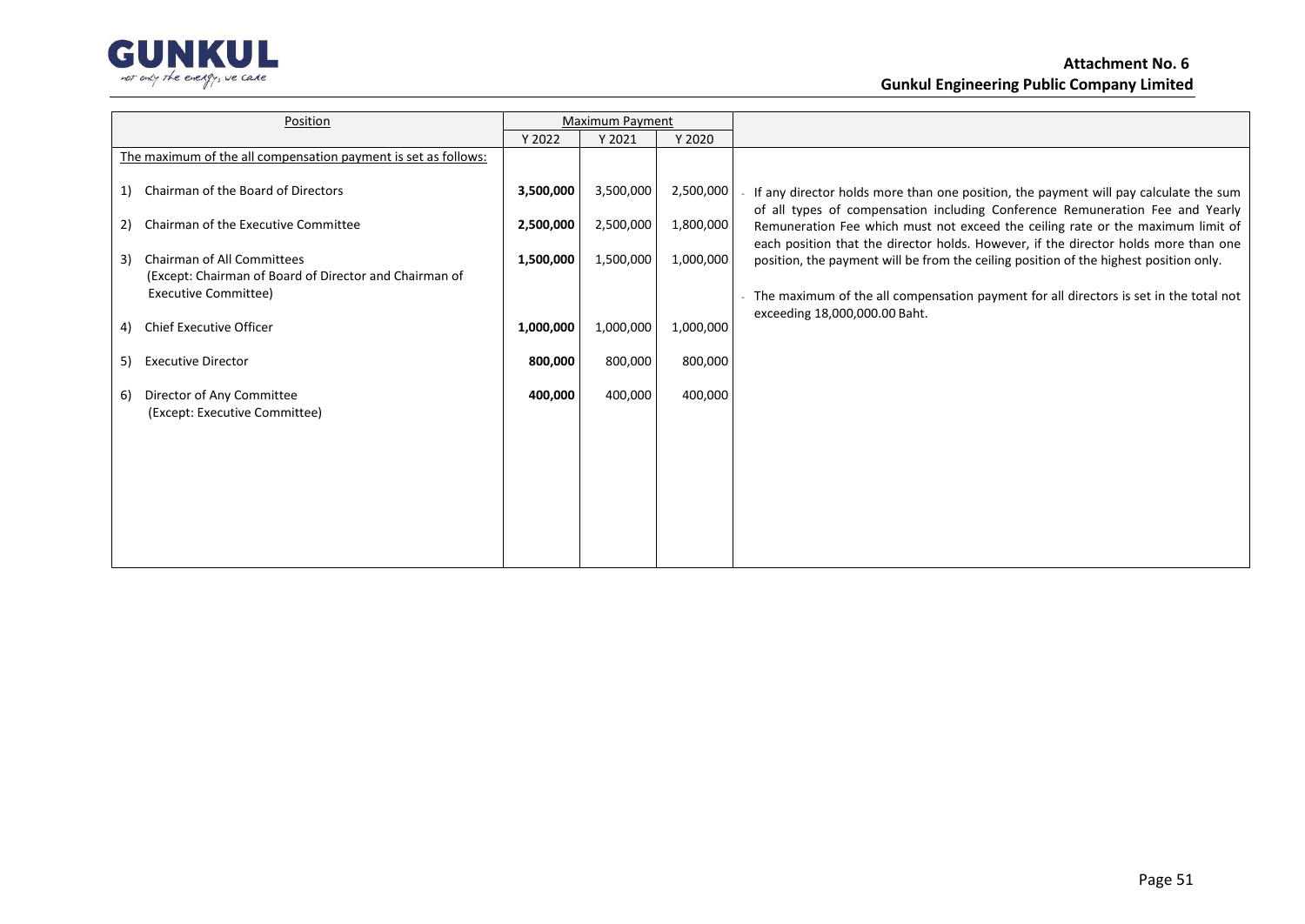

## **Meeting attendance and the remuneration payment for each member of the Board of Directors**

#### Meeting attendance of the Board of Directors for the year 2020 and the year 2021

| No.            | Name                                                                                       |                               | Board of         |                  | Audit     |                  |                  | Risk Management  | Nomination and                |                          |           | Good Corporate       | Executive        |                  |
|----------------|--------------------------------------------------------------------------------------------|-------------------------------|------------------|------------------|-----------|------------------|------------------|------------------|-------------------------------|--------------------------|-----------|----------------------|------------------|------------------|
|                |                                                                                            |                               |                  | <b>Directors</b> |           | Committee        |                  | Committee        | <b>Remuneration Committee</b> |                          |           | Governance Committee | Committee        |                  |
|                |                                                                                            |                               | <b>Year 2020</b> | <b>Year 2021</b> | Year 2020 | <b>Year 2021</b> | <b>Year 2020</b> | <b>Year 2021</b> | Year 2020                     | <b>Year 2021</b>         | Year 2020 | <b>Year 2021</b>     | <b>Year 2020</b> | <b>Year 2021</b> |
|                |                                                                                            |                               | (9 times)        | $(10 \times)$    | (5 times) | (5 times)        | (6 times)        | (4 times)        | (2 times)                     | (2 times)                | (6 times) | (4 times)            | $(29 \times)$    | (32 times)       |
|                | <b>Company Directors and Subcommittees</b>                                                 |                               |                  |                  |           |                  |                  |                  |                               |                          |           |                      |                  |                  |
|                | Dr. Gunkul                                                                                 | Dhumrongpiyawut               | 9/9              | 10/10            |           |                  |                  |                  |                               |                          |           |                      |                  |                  |
| $\overline{2}$ | Dr. Chongrak                                                                               | Rarueysong <sup>1)</sup>      | 9/9              | 10/10            | 5/5       | 5/5              |                  |                  |                               |                          | 6/6       | 4/4                  |                  |                  |
| $\mathbf{3}$   | Assoc. Prof. Dr. Panarat                                                                   | Panmanee <sup>1)</sup>        | 9/9              | 10/10            | 5/5       | 5/5              |                  |                  |                               |                          |           |                      |                  |                  |
| $\overline{4}$ | Gen. Tarnchaiyan                                                                           | Srisuwan <sup>1)</sup>        | 9/9              | 10/10            |           |                  |                  |                  |                               |                          |           |                      |                  |                  |
| 5              | Mr. Tarakorn                                                                               | Angpubate <sup>1)</sup>       | 9/9              | 10/10            | $\sim$    | $5/5$            | 6/6              | 4/4              | 2/2                           | $\overline{\phantom{a}}$ |           |                      |                  |                  |
| 6              | Mr. Kris                                                                                   | Chantanotoke $1$              | 9/9              | 10/10            |           |                  |                  |                  |                               |                          |           |                      |                  |                  |
| $\overline{7}$ | Miss Sopacha                                                                               | Dhumrongpiyawut               | 9/9              | 10/10            |           |                  | 6/6              | 4/4              |                               |                          |           |                      | 29/29            | 32/32            |
| 8              | Dr. Somboon                                                                                | Aueatchasai                   | 9/9              | 10/10            |           |                  |                  |                  |                               |                          |           |                      | 29/29            | 32/32            |
| 9              | Miss Naruechon                                                                             | Dhumrongpiyawut               | 8/9              | 10/10            |           |                  |                  |                  |                               |                          |           |                      | 29/29            | 32/32            |
| 10             | Mrs. Areewan                                                                               | Chaloemdan                    | 9/9              | 10/10            |           |                  |                  |                  |                               |                          |           |                      | 29/29            | 32/32            |
| 11             | Mr. Chaloempon                                                                             | Sricharoen                    | 9/9              | 10/10            |           |                  |                  |                  |                               |                          |           |                      | 29/29            | 32/32            |
| 12             | Mr. Somchai                                                                                | Trairatanapirom <sup>1)</sup> |                  |                  |           |                  | 6/6              | 4/4              |                               |                          | 6/6       | 4/4                  |                  |                  |
| 13             | Mr. Thitipong                                                                              | Techaratanayuenyong           |                  |                  |           |                  | 6/6              | 4/4              |                               |                          |           |                      |                  |                  |
| 14             | Pol.Maj.Gen. Visit                                                                         | Sukarasep <sup>1)</sup>       |                  |                  |           |                  |                  |                  |                               | 2/2                      |           |                      |                  |                  |
| 15             | Mr. Decha                                                                                  | Chooligorn <sup>1)</sup>      |                  |                  |           |                  |                  |                  | 2/2                           | 2/2                      |           |                      |                  |                  |
| 16             | Mr. Hathai                                                                                 | Uthai $1$                     |                  |                  |           |                  |                  |                  | 2/2                           | 2/2                      |           |                      |                  |                  |
| 17             | Mrs. Somluk                                                                                | Kanuenghet                    |                  |                  |           |                  |                  |                  | 2/2                           | 2/2                      |           |                      |                  |                  |
| 18             | Mr. Pongtep                                                                                | Thithapand <sup>1)</sup>      |                  |                  |           |                  |                  |                  |                               |                          | 6/6       | 4/4                  |                  |                  |
|                | Directors who resigned/completed their terms during the year 2020 who receive remuneration |                               |                  |                  |           |                  |                  |                  |                               |                          |           |                      |                  |                  |
|                | Dr. Djitt                                                                                  | Laowattana <sup>1)</sup>      | 8/8              |                  | 5/5       | $\overline{a}$   |                  |                  |                               |                          |           |                      |                  |                  |

Note  $1)$  independent director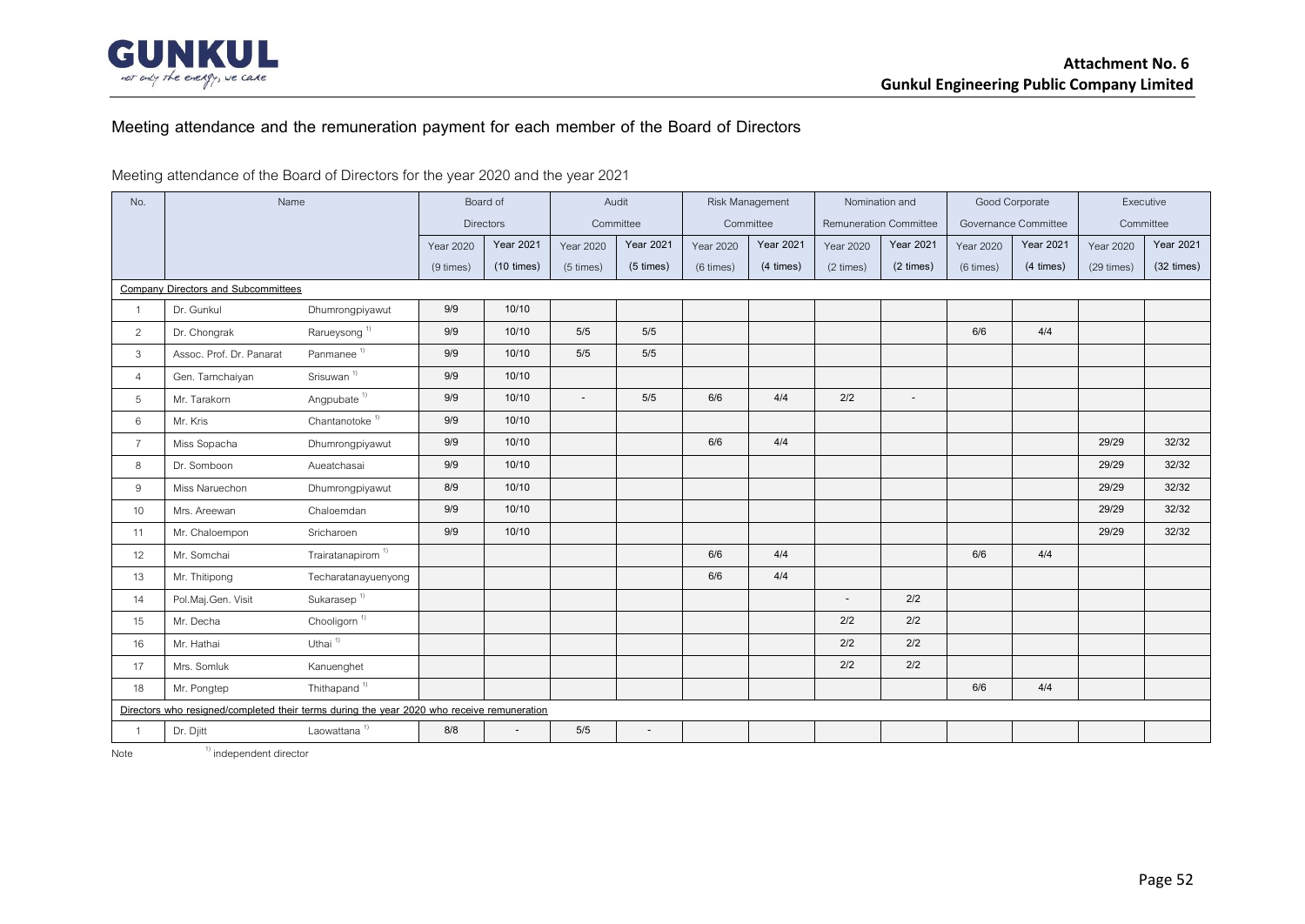

## **Renumeration for the year 2020 and 2021**

In 2020 and 2021, the Company pays the directors' remuneration in both monetary and non-monetary terms, with the following details:

#### **1. Monetary Remuneration**: The total amount of directors' remuneration is Baht 10,153,800.00 in 2020 and Baht 9,990,000 in 2021.

|                |                                       |                               |                                                                                             | Remuneration for the year 2020 <sup>2) 3)</sup> |                           | Remuneration for the year 2021 <sup>2) 3)</sup> |                                             |                           |  |  |  |  |
|----------------|---------------------------------------|-------------------------------|---------------------------------------------------------------------------------------------|-------------------------------------------------|---------------------------|-------------------------------------------------|---------------------------------------------|---------------------------|--|--|--|--|
|                |                                       |                               |                                                                                             | (Meeting Allowance and Annual Renumeration)     |                           |                                                 | (Meeting Allowance and Annual Remuneration) |                           |  |  |  |  |
| No.            |                                       | List                          | <b>Board of Directors</b>                                                                   | Sub-Committees                                  | <b>Total Remuneration</b> | <b>Board Of Directors</b>                       | Sub-Committees                              | <b>Total Remuneration</b> |  |  |  |  |
|                | Company's Directors and Subcommittees |                               |                                                                                             |                                                 |                           |                                                 |                                             |                           |  |  |  |  |
| $\overline{1}$ | Dr. Gunkul                            | Dhumrongpiyawut               | 950,000.00                                                                                  |                                                 | 950,000.00                | 975,000.00                                      |                                             | 975,000.00                |  |  |  |  |
| 2              | Dr. Chongrak                          | Rarueysong <sup>1)</sup>      | 444,000.00                                                                                  | 495,000.00                                      | 939,000.00                | 480,000.00                                      | 585,000.00                                  | 1,065,000.00              |  |  |  |  |
| $\mathbf{3}$   | Assoc. Prof. Dr.                      | Panmanee <sup>1)</sup>        | 444,000.00                                                                                  | 290,000.00                                      | 734,000.00                | 480,000.00                                      | 290,000.00                                  | 770,000.00                |  |  |  |  |
|                | Panarat                               |                               |                                                                                             |                                                 |                           |                                                 |                                             |                           |  |  |  |  |
| $\overline{4}$ | Gen. Tarnchaiyan                      | Srisuwan <sup>1)</sup>        | 444,000.00                                                                                  |                                                 | 444,000.00                | 480,000.00                                      |                                             | 480,000.00                |  |  |  |  |
| 5              | Mr. Tarakorn                          | Angpubate <sup>1)</sup>       | 444,000.00                                                                                  | 229,800.00                                      | 673,800.00                | 480,000.00                                      | 470,000.00                                  | 950,000.00                |  |  |  |  |
| 6              | Mr. Kris                              | Chantanotoke $^{\text{1)}}$   | 444,000.00                                                                                  |                                                 | 444,000.00                | 480,000.00                                      |                                             | 480,000.00                |  |  |  |  |
| $\overline{7}$ | Miss Sopacha                          | Dhumrongpiyawut               | 444,000.00                                                                                  | 672,000.00                                      | 1,116,000.00              | 480,000.00                                      | 660,000.00                                  | 1,140,000.00              |  |  |  |  |
| 8              | Dr. Somboon                           | Aueatchasai                   | 542,000.00                                                                                  | 200,000.00                                      | 742,000.00                | 602,000.00                                      | 200,000.00                                  | 802,000.00                |  |  |  |  |
| 9              | Miss Naruechon                        | Dhumrongpiyawut               | 426,000.00                                                                                  | 200,000.00                                      | 626,000.00                | 480,000.00                                      | 200,000.00                                  | 680,000.00                |  |  |  |  |
| 10             | Mrs. Areewan                          | Chaloemdan                    | 444,000.00                                                                                  | 200,000.00                                      | 644,000.00                | 480,000.00                                      | 200,000.00                                  | 680,000.00                |  |  |  |  |
| 11             | Mr. Chaloempon                        | Sricharoen                    | 444,000.00                                                                                  | 200,000.00                                      | 644,000.00                | 480,000.00                                      | 200,000.00                                  | 680,000.00                |  |  |  |  |
| 12             | Mr. Somchai                           | Trairatanapirom <sup>1)</sup> |                                                                                             | 332,000.00                                      | 332,000.00                |                                                 | 340,000.00                                  | 340,000.00                |  |  |  |  |
| 13             | Mr. Thitipong                         | Techaratanayuenyong           |                                                                                             | 233,000.00                                      | 233,000.00                |                                                 | 217,000.00                                  | 217,000.00                |  |  |  |  |
| 14             | Pol.Maj.Gen. Visit                    | Sukarasep <sup>1)</sup>       |                                                                                             | 140,000.00                                      | 140,000.00                |                                                 | 140,000.00                                  | 140,000.00                |  |  |  |  |
| 15             | Mr. Decha                             | Chooligorn <sup>1)</sup>      |                                                                                             | 124,000.00                                      | 124,000.00                |                                                 | 130,000.00                                  | 130,000.00                |  |  |  |  |
| 16             | Mr. Hathai                            | Uthai <sup>1)</sup>           |                                                                                             | 124,000.00                                      | 124,000.00                |                                                 | 130,000.00                                  | 130,000.00                |  |  |  |  |
| 17             | Mrs. Somluk                           | Kanuenghet                    |                                                                                             | 161,000.00                                      | 161,000.00                |                                                 | 171,000.00                                  | 171,000.00                |  |  |  |  |
| 18             | Mr. Pongtep                           | Thithapand <sup>1)</sup>      |                                                                                             | 160,000.00                                      | 160,000.00                |                                                 | 160,000.00                                  | 160,000.00                |  |  |  |  |
|                |                                       |                               | Directors who resigned/completed their terms during the year 2020 and received remuneration |                                                 |                           |                                                 |                                             |                           |  |  |  |  |
| $\overline{1}$ | Dr. Djitt                             | Laowattana <sup>1)</sup>      | 462,000.00                                                                                  | 461,000.00                                      | 923,000.00                |                                                 |                                             |                           |  |  |  |  |
|                |                                       |                               | 5,932,000.00                                                                                | 4,221,800.00                                    | 10,153,800.00             | 5,897,000.00                                    | 4,093,000.00                                | 9,990,000.00              |  |  |  |  |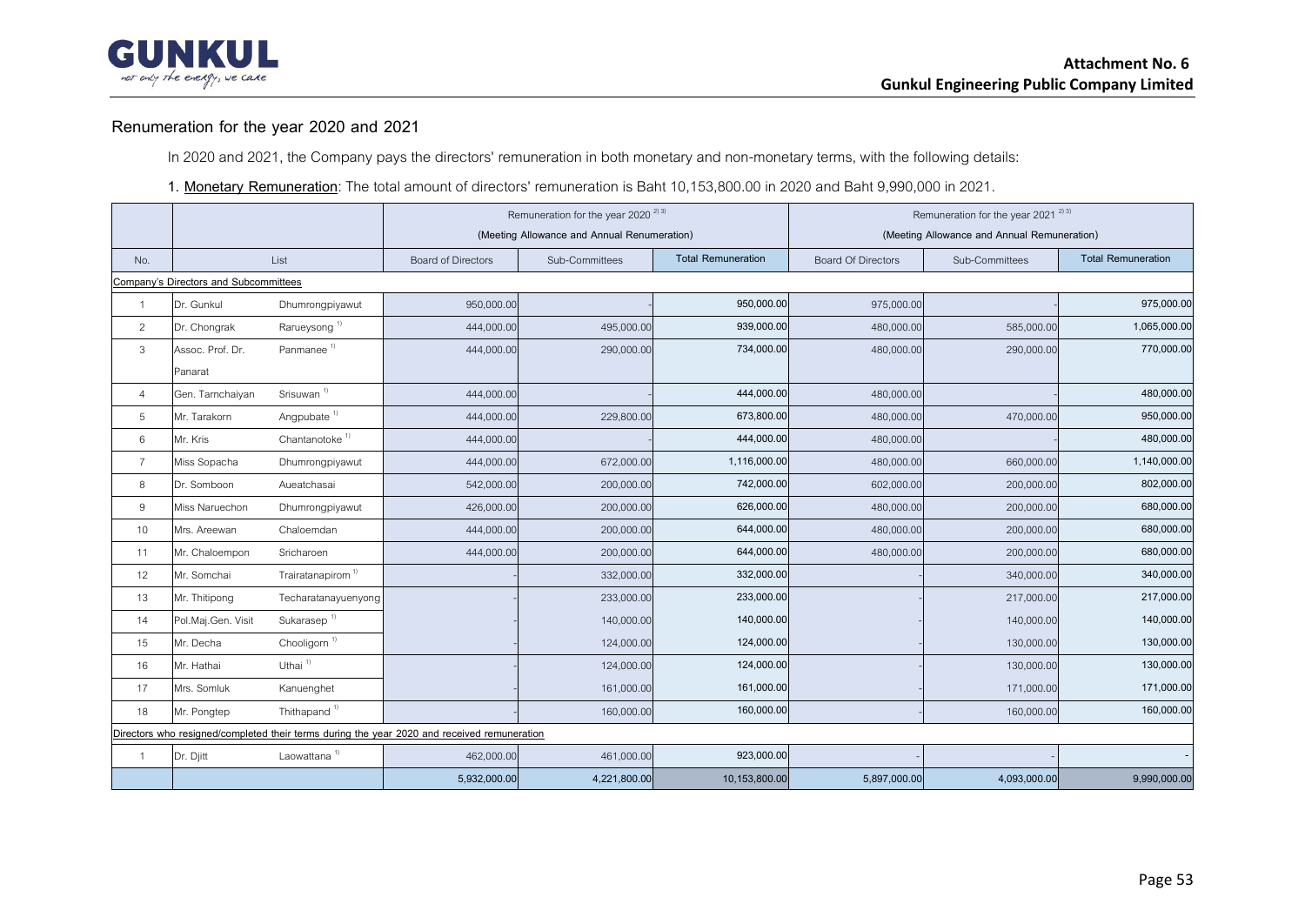

Note: 1) An independent director

<sup>2)</sup> The Company pays annual remuneration quarterly. The annual remuneration for 1<sup>st</sup> – 3<sup>rd</sup> quarter was paid within the year, and for 4<sup>th</sup> quarter was paid at the beginning of the following year. The annual remuneration stated in the "remuneration" table is the remuneration recorded in accordance with the accounting period of that year.

<sup>3)</sup> Meeting allowance and annual remuneration received by the Executive Directors Committees from attending the meetings and holding the position during 2020-2021. 5 members of Executive Director did not wish to receive meeting allowance.

<sup>4)</sup> 11 directors did not wish to receive meeting allowance for the Board of Directors Meeting No. 3/2021 in the amount totaling of Baht 233,000.

The Company does not have any independent director of the Company as an independent director of its subsidiaries or the same-level subsidiary.

#### **2. Non-monetary Compensation**

Year 2020: No

Year 2021: No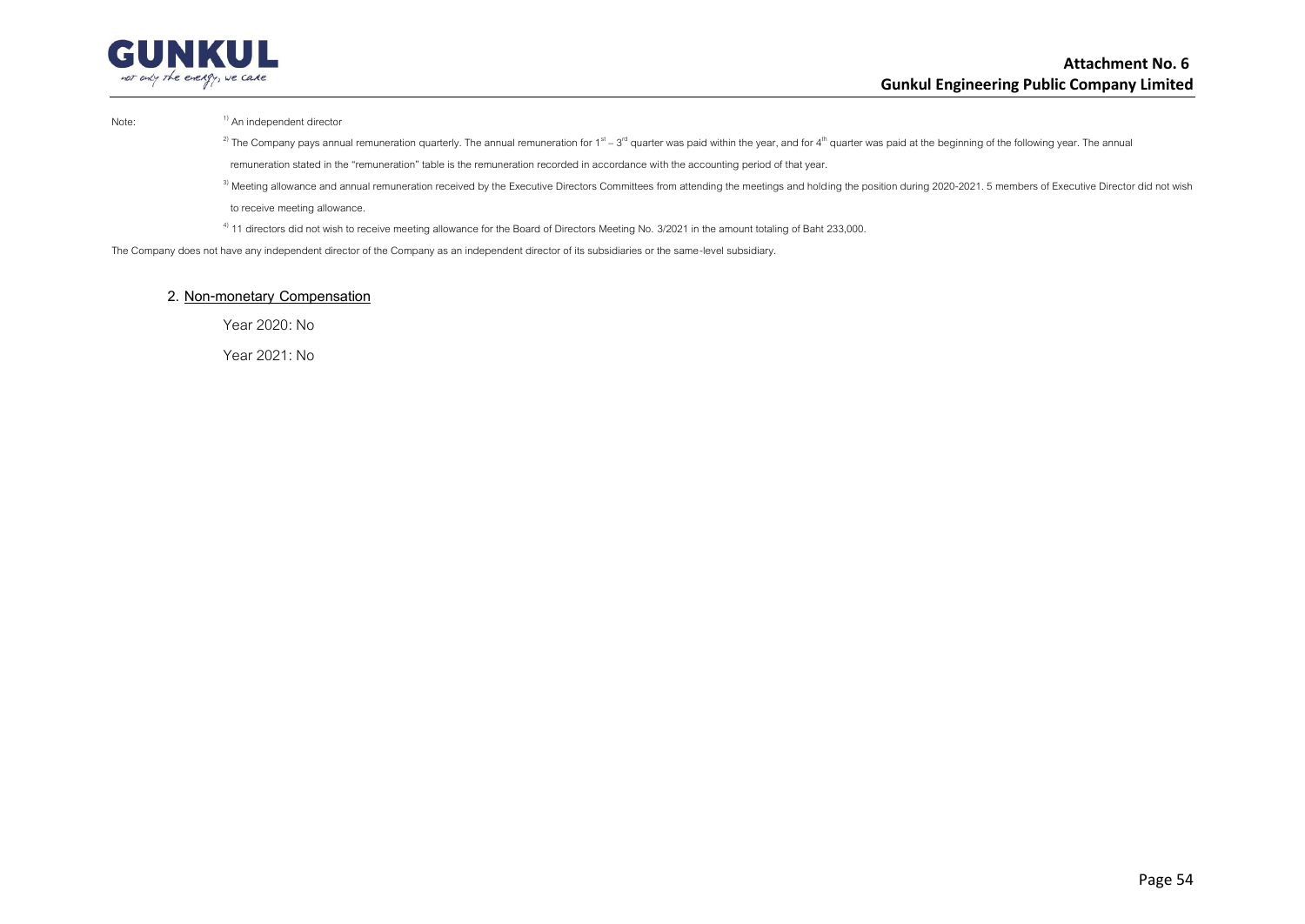

# **Board of Directors' position holding during 2021**

|                 |                                            |                             |                                |          |           | Total years in office at present (December 31, 2021) |                |            |                            |             |         |                     |
|-----------------|--------------------------------------------|-----------------------------|--------------------------------|----------|-----------|------------------------------------------------------|----------------|------------|----------------------------|-------------|---------|---------------------|
| No.             |                                            | Name                        | Position Starting Date         | Director | Audit     | Risk Management                                      | Nomination and | Good       | <b>Executive Committee</b> | Date of     |         | number of months in |
|                 |                                            |                             |                                |          | Committee | Committee                                            | Remuneration   | Corporate  |                            | resignation |         | office              |
|                 |                                            |                             |                                |          |           |                                                      | Committee      | Governance |                            | / due date  |         |                     |
|                 |                                            |                             |                                |          |           |                                                      |                | Committee  |                            |             |         |                     |
|                 |                                            |                             |                                |          |           |                                                      |                |            |                            |             | Year    | Year                |
|                 |                                            |                             |                                |          |           |                                                      |                |            |                            |             | 2020    | 2021                |
|                 |                                            |                             |                                |          |           |                                                      |                |            |                            |             | (month) | (month)             |
|                 | <b>Company Directors and Subcommittees</b> |                             |                                |          |           |                                                      |                |            |                            |             |         |                     |
| $\overline{1}$  | Dr. Gunkul                                 | Dhumrongpiyawut             | 10 August 2009 <sup>2)</sup>   | 12 years |           |                                                      |                |            |                            |             | 12      | 12                  |
|                 |                                            |                             |                                | 5 months |           |                                                      |                |            |                            |             |         |                     |
| 2               | Dr. Chongrak                               | Rarueysong <sup>1)</sup>    | 3 July 2015 /                  | 6 years  | 6 years   |                                                      |                | 6 years    |                            |             | 12      | 12                  |
|                 |                                            |                             | 3 July 2015 /                  | 6 months | 6 months  |                                                      |                | 6 months   |                            |             |         |                     |
|                 |                                            |                             | 3 July 2558 3)                 |          |           |                                                      |                |            |                            |             |         |                     |
| 3               | Assoc. Prof. Dr. Panarat                   | Panmanee <sup>1)</sup>      | 20 April 2018 /                | 3 years  | 3 years   |                                                      |                |            |                            |             | 12      | 12                  |
|                 |                                            |                             | 14 May 2018 <sup>6)</sup>      | 8 months | 8 months  |                                                      |                |            |                            |             |         |                     |
| $\overline{4}$  | Gen. Tarnchaiyan                           | Srisuwan <sup>1)</sup>      | 18 April 2019                  | 2 years  |           |                                                      |                |            |                            |             | 12      | 12                  |
|                 |                                            |                             |                                | 8 months |           |                                                      |                |            |                            |             |         |                     |
| 5               | Mr. Tarakorn                               | Angpubate $1$ <sup>1)</sup> | 20 April 2018 /                | 3 years  | 1 year    | 2 years 10 months                                    |                |            |                            |             | 12      | 12                  |
|                 |                                            |                             | 14 December 2020 /             | 8 months | 1 month   |                                                      |                |            |                            |             |         |                     |
|                 |                                            |                             | 20 February 2019 <sup>5)</sup> |          |           |                                                      |                |            |                            |             |         |                     |
| $6\phantom{.}6$ | Mr. Kris                                   | Chantanotoke <sup>1)</sup>  | 6 November 2019                | 2 years  |           |                                                      |                |            |                            |             | 12      | 12                  |
|                 |                                            |                             |                                | 2 months |           |                                                      |                |            |                            |             |         |                     |
| $\overline{7}$  | Miss Sopacha                               | Dhumrongpiyawut             | 10 August 2009 /               | 12 years |           | 12 years 5 months                                    |                |            | 12 years 5 months          |             | 12      | 12                  |
|                 |                                            |                             | 10 August 2009 /               | 5 months |           |                                                      |                |            |                            |             |         |                     |
|                 |                                            |                             | 10 August 2009 <sup>2)</sup>   |          |           |                                                      |                |            |                            |             |         |                     |
| 8               | Dr. Somboon                                | Aueatchasai                 | 9 June 2010 3/                 | 11 years |           |                                                      |                |            | 12 years 5 months          |             | 12      | 12                  |
|                 |                                            |                             | 10 August 2009 <sup>7</sup>    | 7 months |           |                                                      |                |            |                            |             |         |                     |
| 9               | Miss Naruechon                             | Dhumrongpiyawut             | 10 August 2009 /               | 12 years |           |                                                      |                |            | 12 years 5 months          |             | 12      | 12                  |
|                 |                                            |                             | 10 August 2009 <sup>2)</sup>   | 5 months |           |                                                      |                |            |                            |             |         |                     |
| 10              | Mrs. Areewan                               | Chaloemdan                  | August 10, 2009 /              | 12 years |           |                                                      |                |            | 12 years 5 months          |             | 12      | 12                  |
|                 |                                            |                             | August 10,2009 <sup>2)</sup>   | 5 months |           |                                                      |                |            |                            |             |         |                     |